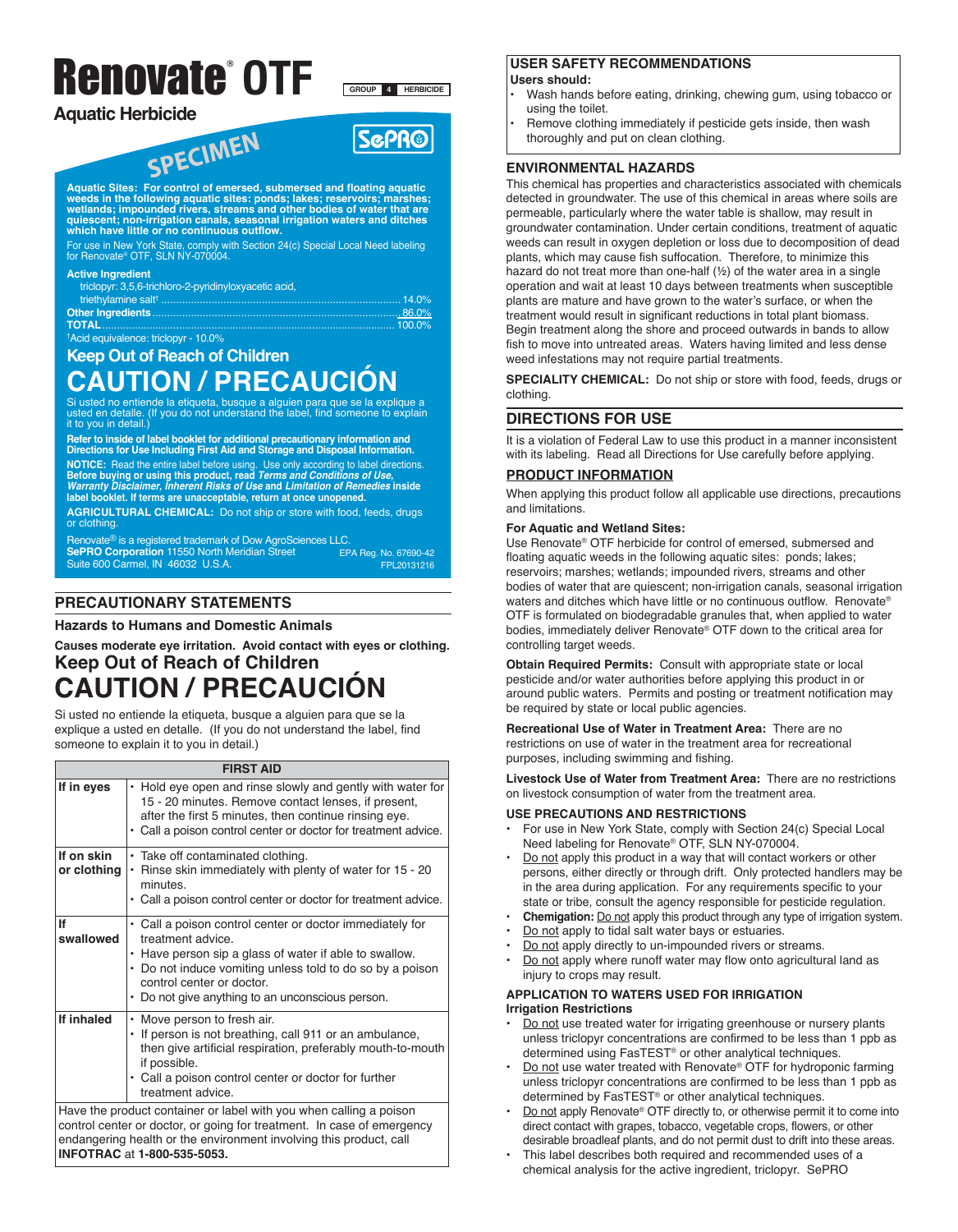Corporation recommends the use of FasTEST® analysis for the determination of the active ingredient concentration in water. Contact SePRO Corporation for the incorporation of this analysis in your treatment program. Other proven chemical analysis for the active ingredient may also be used. The FasTEST® analysis is referenced in this label as the preferred method for the rapid determination of the concentration of the active ingredient in the water.

- **Non-Food Crop Irrigation:** There is no restriction on use of treated water to irrigate established grasses. If treated water is intended to be used to irrigate other non-crop areas not labeled for direct treatment with triclopyr (e.g., landscape ornamentals) or for other irrigation uses not described, consult with SePRO Corporation prior to commencing irrigation if triclopyr concentrations exceed 1.0 ppb.
- **Food Crop Irrigation:** Water treated with Renovate® OTF may not be used for crop or food-crop irrigation purposes for 120 days after application or until triclopyr concentrations are determined by laboratory analysis, or other appropriate means of analysis, to be 1.0 ppb or less. These restrictions apply to all applications of Renovate® OTF where water could be used for irrigation of crops or food-crops, including:
	- o Seasonal Irrigation Waters: Renovate® OTF may be applied during the off-season to surface waters that are used for irrigation on a seasonal basis.
	- o Irrigation Canals/Ditches: Those currently being used to transport irrigation water or that will be used for irrigation within 120 days following treatment

#### **APPLICATIONS TO POTABLE WATER SOURCES**

For applications of Renovate® OTF to control floating, emersed, and submersed weeds in sites that contain a functioning potable water intake for human consumption, see Table 1 to determine the minimum setback distances of the application from the functioning potable water intakes.

| TABLE 1                                                  |                                             |                 |                     |                 |                |
|----------------------------------------------------------|---------------------------------------------|-----------------|---------------------|-----------------|----------------|
| <b>CONCENTRATION OF TRICLOPYR ACID IN WATER (PPM AE)</b> |                                             |                 |                     |                 |                |
| <b>Area Treated</b>                                      | $0.75$ ppm                                  | 1.0 ppm $\vert$ | $1.5$ ppm           | $\vert$ 2.0 ppm | $2.5$ ppm      |
| (acres)                                                  | Required Setback Distance (ft) from Potable |                 |                     |                 |                |
|                                                          |                                             |                 | <b>Water Intake</b> |                 |                |
| < 4                                                      | 300                                         | 400             | 600                 | 800             | 1,000          |
| $>4-8$                                                   | 420                                         | 560             | 840                 | 1,120           | 1,400          |
| $> 8 - 16$                                               | 600                                         | 800             | 1,200               | 1,600           | 2,000          |
| $>16 - 32$                                               | 780                                         | 1,040           | 1,560               | 2,080           | 2.600          |
| $>$ 32 acres.                                            | Setback                                     | Setback         | Setback             | Setback         | Setback        |
| calculate a                                              | $(ft) = (800)$                              | $(ft) = (800)$  | $(ft) = (800)$      | $(ft) = (800)$  | $(ft) = (800)$ |
| setback using the                                        | $*$ In                                      | $*$ In          | $*$ In              | $*$ In          | *In            |
| formula for the                                          | $(acres) -$                                 | (acres) -       | (acres) -           | (acres) -       | (acres) -      |
| appropriate rate                                         | 160)/3.33                                   | 160)/2.50       | 160)/1.67           | 160)/1.25       | 160)           |

Note:  $\ln$  = natural logarithm

**Example Calculation 1:** to apply 2.5 ppm Renovate® OTF to 50 acres: Setback in feet =  $(800 \times \ln (50 \text{ acres})) - 160$ 

$$
= (800 \times 3.912) - 160
$$

$$
= 2,970 \text{ feet}
$$

**Example Calculation 2:** to apply 0.75 ppm Renovate® OTF to 50 acres: Setback in feet =  $(800 \times \ln(50 \text{ acres})) - 160$ 

$$
3.33 = (800 \times 3.912) - 160
$$
  
3.33  
= 892 feet

NOTE: Existing potable water intakes which are no longer in use, such as those replaced by potable water wells or connections to a municipal water system, are not considered to be functioning potable water intakes.

To apply Renovate® OTF around and within the distances noted above from a functioning potable water intake, the intake must be turned off until the triclopyr level in the intake water is determined to be 0.4 parts per million (ppm) or less by laboratory analysis, or other appropriate means of analysis.

#### **BEST MANAGEMENT PRACTICES FOR DRIFT MANAGEMENT**

Equipment used in the application of Renovate® OTF should be carefully calibrated to ensure it is working properly and delivering a uniform distribution pattern. Make aerial application only when the wind velocity is 2 to 10 mph.

Applications may be made only when there is little or no hazard for volatility or dust drift, and when application can maintain Renovate® OTF placement in the intended area. Very small quantities of dust, which may not be visible, may seriously injure susceptible plants, and Renovate® OTF may be blown outside of the intended treatment area under extreme

conditions. Do not spread Renovate® OTF when wind is blowing toward susceptible crops or ornamental plants that are near enough to be injured.

Avoiding drift at the application site is the responsibility of the applicator. The interaction of many equipment and weather related factors determine the potential for drift. The applicator is responsible for considering all these factors when making decisions.

**Ground Application Equipment:** To aid in reducing drift, Renovate® OTF may be applied when wind velocity is low (follow state regulations; see *Sensitive Area* under *Aerial Drift Reduction Advisory* below) or using a slurry injection or eductor system.

#### **AERIAL DRIFT REDUCTION ADVISORY**

This section is advisory in nature and does not supersede the mandatory label requirements.

**Application Height:** Applications should not be made at a height greater than 10 feet above the top of the largest plants unless a greater height is required for aircraft safety. Making applications at the lowest height that is safe reduces drift potential.

**Swath Adjustment:** When applications are made with a crosswind, the swath will be displaced downwind. Therefore, on the up and downwind edges of the field, the applicator must compensate for this displacement by adjusting the path of the aircraft upwind. Swath adjustment distance should increase, with increasing drift potential (e.g. higher wind).

**Wind:** Drift potential is lowest between wind speeds of 2 - 10 mph (follow state regulations). However, many factors, including equipment type, determine drift potential at any given speed. Application should be avoided below 2 mph due to variable wind direction and high inversion potential. NOTE: Local terrain can influence wind patterns. Every applicator should be familiar with local wind patterns and how they affect drift.

**Sensitive Areas:** Renovate® OTF should only be applied when the potential for drift to adjacent sensitive areas (e.g., residential areas, known habitat for threatened or endangered species, non-target crops) is minimal (e.g., when wind is blowing away from the sensitive areas).

#### **AQUATIC WEEDS CONTROLLED BY RENOVATE® OTF**

| alligatorweed          |                | milfoil species white water lily (Nymphaea spp.)           |
|------------------------|----------------|------------------------------------------------------------|
| American lotus         |                | parrotfeather <sup>††</sup> water primrose (Ludwigia spp.) |
| bladderwort            | pickerelweed   | watershield (Brasenia spp.)                                |
| Eurasian watermilfoil  | pennywort      | yellow water lily (Nuphar spp.,<br>spatterdock)            |
| Flowering rush         | smartweed      |                                                            |
| hybrid milfoil         | water          |                                                            |
| (Myriophyllum spicatum | lchestnut † †† |                                                            |
| x sibiricum)           |                |                                                            |

† Not for use in California

†† Retreatment may be needed to achieve desired level of control.

#### **APPLICATION METHODS**

#### **Surface Application**

Use a mechanical spreader such as a fertilizer spreader, blower or mechanical seeder, or similar equipment capable of uniformly applying Renovate® OTF. Before spreading any product, carefully calibrate the application equipment. When using boats and power equipment, you must determine the proper combination of (1) boat speed, (2) rate of delivery from the spreader, and (3) width of swath covered by the granules.

Use the following formula to calibrate the spreader's delivery in pounds of Renovate® OTF per minute:

**Pounds per Minute** = miles per hour X swath width (feet) X pounds per acre 495

#### **Aerial Application (Helicopter Only)**

Ensure uniform application. All equipment should be properly calibrated using blanks with similar physical characteristics to Renovate® OTF. To avoid streaked, uneven or overlapped application, use an appropriate tracking device (e.g. GPS). Refer to the *Aerial Drift Reduction Advisory* section of this label for additional precautions and instructions for aerial application.

#### **Floating and Emersed Weeds**

For control of water lily's (*Nymphaea* spp. and *Nuphar* spp.), watershield (*Brasenia* spp.), and other susceptible emersed and floating herbaceous weeds, apply 1.0 to 2.5 ppm a.e. triclopyr per acre. Apply when plants are actively growing.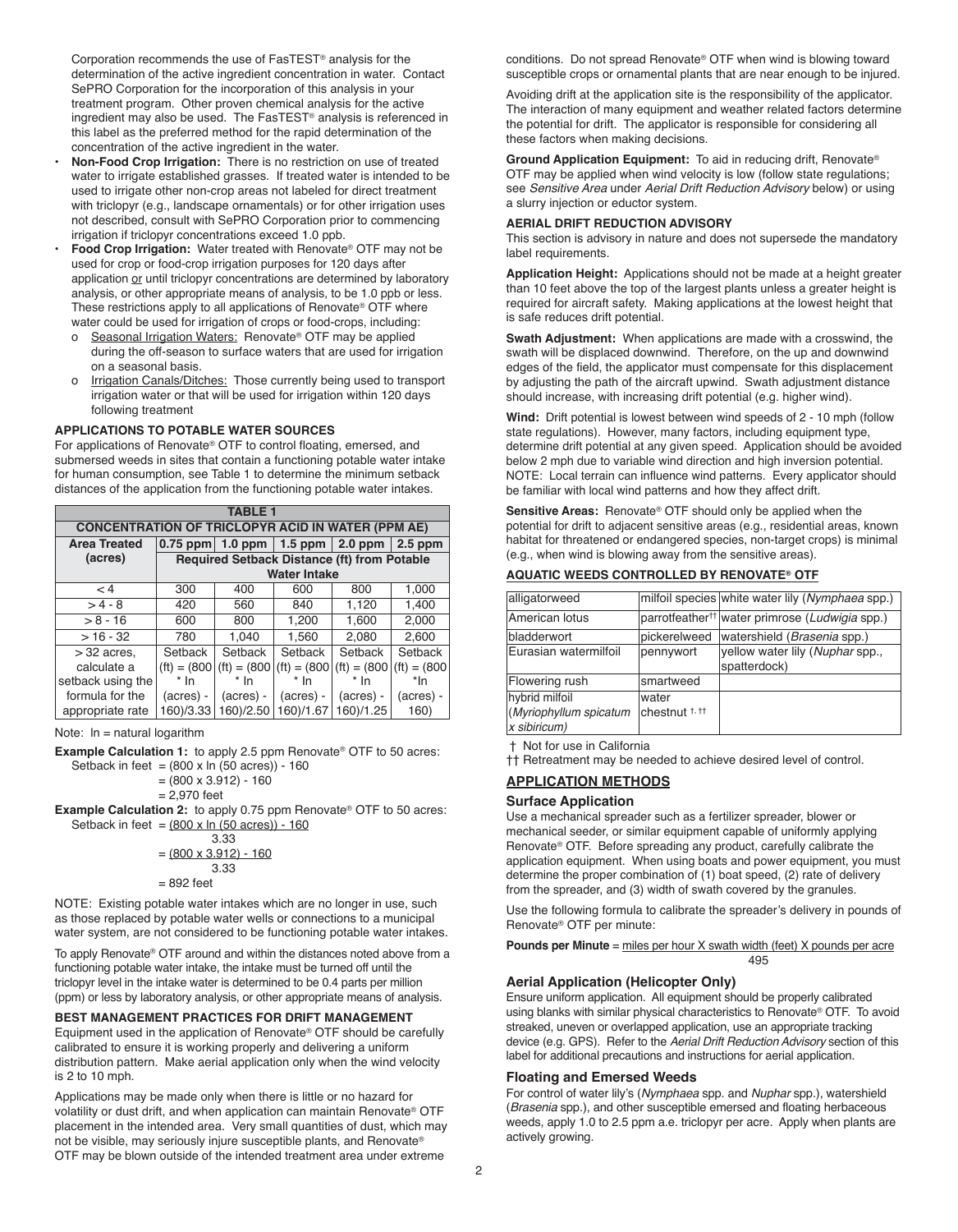Use higher rates in the rate range when plants are mature, when the weed mass is dense, in areas of greater water exchange, or for difficult to control species. Repeat as necessary to control regrowth, but do not exceed a total of 2.5 ppm a.e. triclopyr for the treatment area per annual growing season.

#### **Submersed Weeds**

For control of Eurasian watermilfoil (*Myriophyllum spicatum*) and other susceptible submersed weeds, select the rates of Renovate® OTF according to Table 2 to provide a triclopyr concentration of 0.50 to 2.5 ppm a.e. in treated water. Use of higher rates in the rate range is recommended in areas of greater water exchange. These areas may require a repeat application. Split treatments over relatively short periods of time (e.g., 1 to 4 days) may be effective in some areas (e.g. small sites or sites with higher dilution potential) to maintain adequate exposure with target plants. However, total application of Renovate® OTF must not exceed an application rate of 2.5 ppm a.e. triclopyr for the treatment area per annual growing season.

For optimal control, apply when Eurasian watermilfoil or other submersed weeds are actively growing.

| <b>TABLE 2</b>                                             |                           |                                                      |     |     |     |           |
|------------------------------------------------------------|---------------------------|------------------------------------------------------|-----|-----|-----|-----------|
| <b>CONCENTRATION OF TRICLOPYR ACID IN WATER (PPM A.E.)</b> |                           |                                                      |     |     |     |           |
| Average<br>Water                                           |                           | 0.5 ppm $ 0.75$ ppm $ 1.0$ ppm $ 1.5$ ppm $ 2.0$ ppm |     |     |     | $2.5$ ppm |
| <b>Depth</b><br>(f <sup>t</sup> )                          | Pounds Renovate® OTF/Acre |                                                      |     |     |     |           |
|                                                            | 14                        | 20                                                   | 27  | 41  | 54  | 67        |
| 2                                                          | 27                        | 41                                                   | 54  | 81  | 108 | 135       |
| 3                                                          | 41                        | 61                                                   | 81  | 122 | 162 | 202       |
| 4                                                          | 54                        | 81                                                   | 108 | 162 | 216 | 270       |

For applications greater in depth than 4 feet, when targeting difficult to control species, and/or in sites with high dilution potential, the following formula should be used to calculate applications rates should greater than 270 pounds of Renovate® OTF be needed to achieve desired weed control. NOTE: Do not exceed 2.5 ppm a.e. triclopyr for the treatment area per annual growing season.

## **Pounds of Renovate® OTF per Acre =** average depth x target ppm x 27

#### Example Calculation:

6 foot average depth x 2.5 ppm x  $27 = 405$  pounds of Renovate® OTF per acre

**For spot treatments or small treatment sites of ½ acre or less** use Table 3 to determine the application rate depending on average water depth to achieve a concentration of 1.25 to 2.5 ppm a.e. Do not exceed 2.5 ppm a.e. triclopyr for the treatment area per annual growing season. Use higher rates in small treatment areas and in areas prone to higher dilution and for heavy weed infestation. Use the lower rates for spot treatment application of areas less prone to dilution and lighter weed infestations. For best results, split the total application rate into three equal applications 8 to 12 hours apart. Apply when water is calm.

Example: A 100 ft. x 40 ft. lakeshore swimming area with a 4 ft. average depth, heavily infested with Eurasian watermilfoil

- Step 1: Determine the area to be treated in square feet (ft 2) by multiplying the length of the area by the width. 100 ft.  $\times$  40 ft. = 4,000 ft<sup>2</sup>
- Step 2: Determine the amount of Renovate® OTF to be used by consulting Table 3, *Pounds of Renovate® OTF for Areas Less Than ½ Acre*. → According to Table 3, use 24.7 lbs. of Renovate® OTF total

based on 4 foot average depth.

Step 3: Apply Renovate® OTF uniformly over weeds in treatment site in three equal applications of 8.2 lbs. each, 8 - 12 hours apart.

| <b>TABLE 3</b>                                              |                      |                               |                            |      |  |  |
|-------------------------------------------------------------|----------------------|-------------------------------|----------------------------|------|--|--|
| <b>POUNDS OF RENOVATE® OTF FOR AREAS LESS THAN 1⁄2 ACRE</b> |                      |                               |                            |      |  |  |
|                                                             | 3 foot average depth |                               | 4 foot average depth       |      |  |  |
| Area $(ft2)$                                                |                      | 1.25 ppm a.e. $ 2.5$ ppm a.e. | 1.25 ppm a.e. 2.5 ppm a.e. |      |  |  |
| 500                                                         | 12                   | 2.3                           | 1.5                        | 3.0  |  |  |
| 1.000                                                       | 23                   | 4.6                           | 31                         | 61   |  |  |
| 4.000                                                       | 93                   | 18.6                          | 124                        | 24.7 |  |  |

| 20.000                                                                  | 46.5 | 93.0 | 62.0 | 123.9 |  |  |
|-------------------------------------------------------------------------|------|------|------|-------|--|--|
| For applications with an area or depth not included in the above chart, |      |      |      |       |  |  |
| use the following formula to calculate the application rates.           |      |      |      |       |  |  |

10,000 | 23.2 | 46.5 | 31.0 | 61.9

**Pounds of Renovate® OTF =** area (ft 2)/43,560 x average depth x target ppm x 27

#### **Example Calculation:**

8,250 ft 2/43,560 x 4 foot average depth x 1.25 ppm x 27 = 25.6 pounds of Renovate® OTF

Small treatment application of Renovate® OTF is recommended with waterproof gloves or a hand spreader to uniformly distribute flakes on target weeds.

#### **Wetland Sites**

Wetlands include flood plains, deltas, marshes, swamps, bogs, and transitional areas between upland and lowland sites. Wetlands may occur within forests, wildlife habitat restoration and management areas and similar sites as well as areas adjacent to or surrounding domestic water supply reservoirs, lakes and ponds.

For control of emersed, floating or submersed aquatic weeds in wetland sites, follow use directions and application methods associated with the *Floating and Emersed Weeds* or *Submersed Weeds* sections on this label.

#### **Use Precautions**

Minimize unintentional application to open water when treating target vegetation in wetland sites.

**If any content on this label is not understood, or you need further assistance, contact a SePRO Corporation Aquatic Specialist with questions specific to your application.**

## **STORAGE AND DISPOSAL**

Do not contaminate water, food or feed by storage or disposal. **Pesticide Storage:** Store in original container only. Do not store near feed or foodstuffs. In case of spill, contain material and dispose as waste.

**Pesticide Disposal:** Wastes resulting from use of this product must be used according to label directions or disposed of at an approved waste disposal facility.

**Nonrefillable Container Handling (non-rigid plastic bags, any** size): Do not reuse or refill this container. Completely empty bag into application equipment. Offer for recycling if available. If recycling not available, then dispose of empty bag in a sanitary landfill, or by incineration, or, if allowed by state and local authorities, by burning. If burned, stay out of smoke.

## **TERMS AND CONDITIONS OF USE**

If terms of the following *Warranty Disclaimer, Inherent Risks of Use,* and *Limitation of Remedies* are not acceptable, return unopened package at once to the seller for a full refund of purchase price paid. Otherwise, use by the buyer or any other user constitutes acceptance of the terms under *Warranty Disclaimer, Inherent Risks of Use* and *Limitations of Remedies*.

## **WARRANTY DISCLAIMER**

SePRO Corporation warrants that the product conforms to the chemical description on the label and is reasonably fit for the purposes stated on the label when used in strict accordance with the directions, subject to the inherent risks set forth below. TO THE EXTENT CONSISTENT WITH APPLICABLE LAW, SEPRO CORPORATION MAKES NO OTHER EXPRESS OR IMPLIED WARRANTY OF MERCHANTABILITY OR FITNESS FOR A PARTICULAR PURPOSE OR ANY OTHER EXPRESS OR IMPLIED WARRANTY.